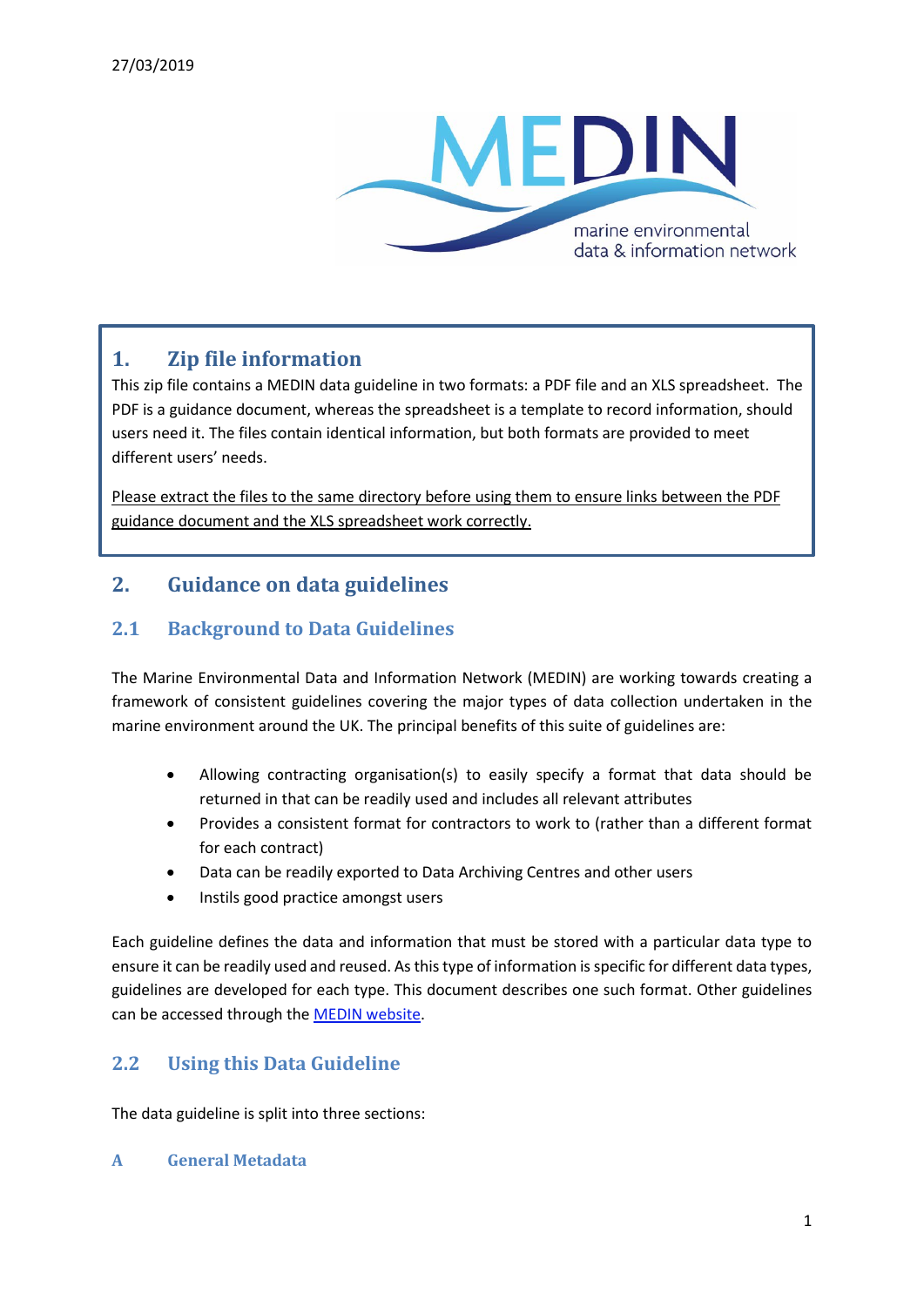#### 27/03/2019

#### **B Detailed Metadata**

#### **C Data**

These contain fields that need to be populated to allow the supplied data to be re-used effectively. Each field is either; mandatory, conditional or optional as indicated by M, C, or O respectively. Conditional means that the field must be completed if a value is known.

In the event that historical data which do not have all the necessary mandatory fields are being configured into this guideline, then it is permissible to use the following entry terms:

| Term         | <b>Description</b>                                                                                                                   |
|--------------|--------------------------------------------------------------------------------------------------------------------------------------|
| unknown      | The correct value is not known to and not computable by the creator of this<br>information. However a correct value probably exists. |
| inapplicable | There is no appropriate value. To be used in cases where metadata elements cannot<br>be set null due to schema constraints.          |

In some cases it may be necessary to extend this guideline for a specific purpose such as a specific exchange of data between applications or to fulfil the needs of a specific project. This is permissible, however MEDIN advise that the broad structure and format is maintained and that where possible controlled vocabularies are used. As any extension to the structure and format may be useful for other organisations please inform MEDIN of further agreements.

The guidelines structure the three sections into; a summary of the information (Section 1) and; tables in Appendices A, B and C, which give detailed examples of how the guideline should be used. The tables contain a description, a controlled vocabulary and/or format requirement and examples of how the fields should be populated.

The different sections cover the following:

#### **A General Metadata**

The General Metadata tables are common to all Data Guidelines and so only need to be completed once for a survey even if a number of different techniques and data guidelines are used.

**Survey** - a uniquely identifiable programme of data collection such as a research cruise, moored instrument deployment or survey event

**Project** - a collection of surveys that have been completed for a common purpose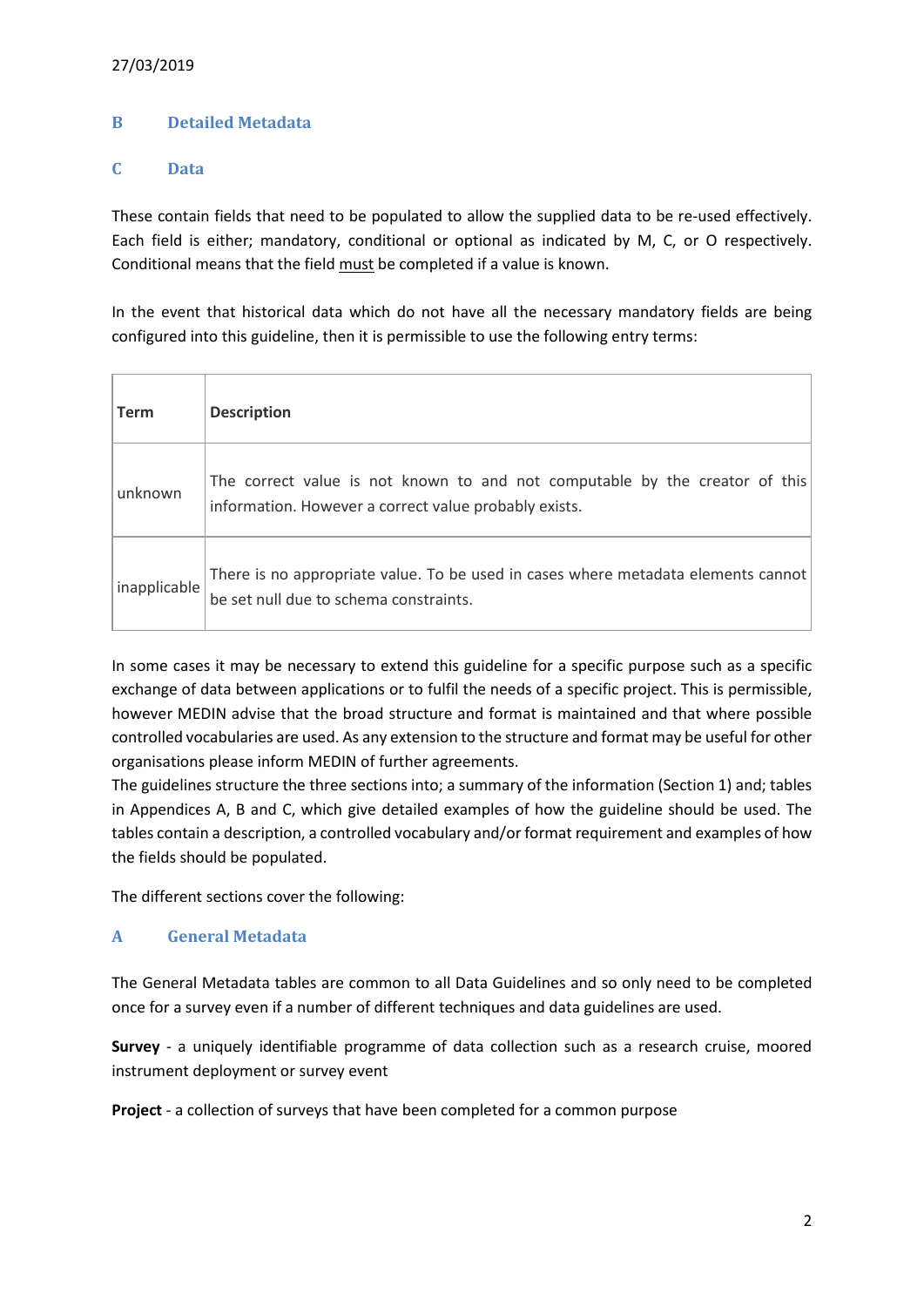#### **B Detailed Metadata**

The detailed metadata are specific to a technique of data collection (e.g. trawl, grab *etc.*) and are subsequently specific to each Data Guideline.

**Acquisition Method** (Data Production Tools) – details of any method or instruments used to collect the data

#### **C Data**

The tables are specific to the data being collected, and will hold a combination of data and/or metadata required to ensure their re-use.

## **2.3 Controlled Vocabularies**

MEDIN makes use of controlled vocabularies (sometimes called "Term Lists") to ensure that information provided alongside data is unambiguous. The available catalogues of controlled vocabularies used for this MEDIN data guideline are provided primarily by the UK Natural Environment Research Council (NERC), the International Council for the Sea (ICES) and the European Petroleum Survey Group (EPSG). If a term is not available in a recommended list then please contact MEDIN to arrange for the term to be added.

#### The NERC lists may be viewed at

https://www.bodc.ac.uk/data/codes\_and\_formats/vocabulary\_search/. The search client allows users to interrogate specific lists or to search throughout the entire database for suitable terms. Users can specify how to group the output and may export search results into an MS Excel file.

#### The ICES term lists are available at http://vocab.ices.dk/

Use the search box to find term lists; users can also select the themes they require to filter their searches. The results are shown for the selected list and may be downloaded into MS Excel by selecting the Excel symbol at the top right of the list.

The EPSG database of coordinate reference systems (http://www.epsg-registry.org/) provides a dictionary of reference systems with a code for each entry. In brief, to find a code, enter the title (e.g. WGS84) into the 'Name' field and click search. The name, code and further information are displayed. If a user is looking for a specific type of reference system such as 'vertical' then click in the 'Type' box, hover over coordinate reference system and click on vertical and then click the search button and all recorded vertical reference systems are shown. If users have a requirement to search for a reference system in a particular part of the world (e.g. Northern Ireland Grid) they may do so by submitting a term to the 'Area' box or fill out the latitudes and longitudes then click search. The website also provides a database of the reference systems and web services to access the information.